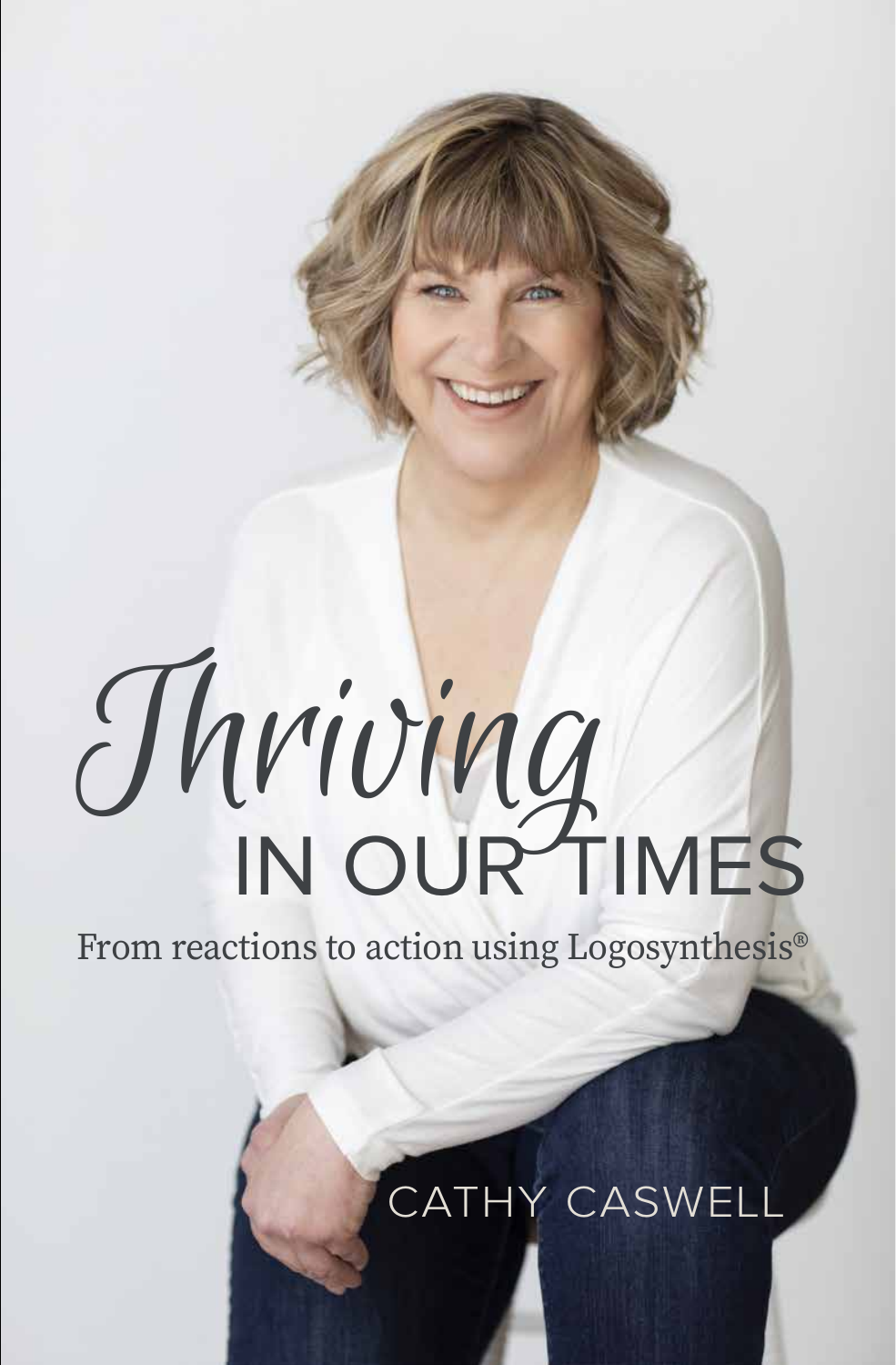*Also by Cathy Caswell*

Logosynthesis: Enjoying Life More Fully



From reactions to action using Logosynthesis®

CATHY CASWELL

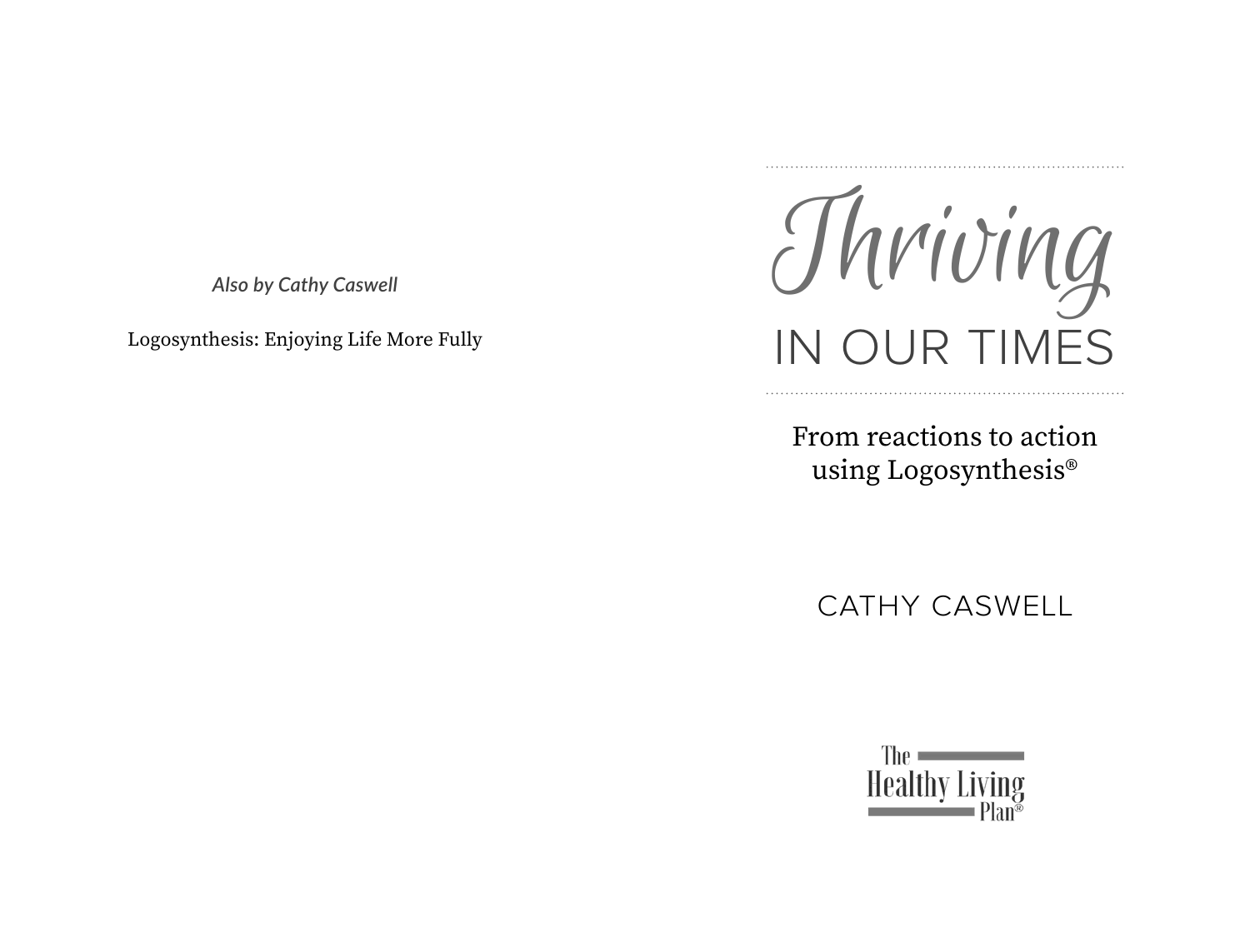### <span id="page-2-0"></span>FOREWORD

WE'RE LIVING IN FASCINATING TIMES. For some people, this fascination is tightly connected to fear; for others, it shows that we can make a change, departing from what's not perfect in the world we live in. It's a challenge to keep our minds clear in the flood of information reaching our senses. The current situation is challenging us all at a deep level. No human now alive has ever experienced anything like it.

It's interesting to see how people react to the multiple crises of the moment, and how they attempt to reduce the complexity of a situation in which nothing is clear or secure. Most specialists—physicians, mathematicians, epidemiologists, psychologists, economists— tend to focus on what they know from their own discipline. They understand new events from the theory, the methods, and the history of their professional background. This mechanism is not especially useful when it comes to finding your own stance in the face of the current events.

In these times, you are forced to realize how much of your life energy is bound in structures that seemed to offer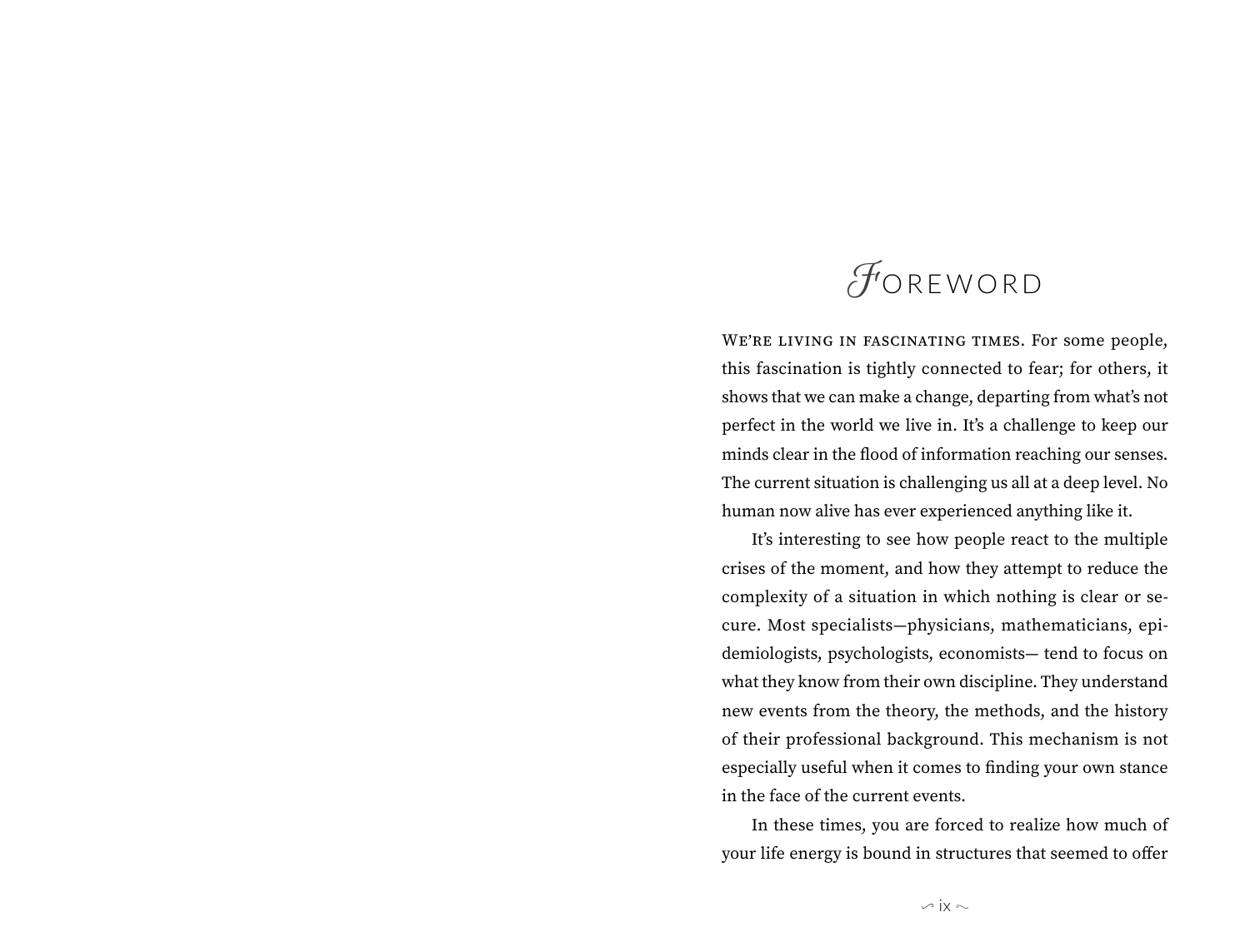#### THRIVING IN OUR TIMES *Foreword*

#### safety. You don't know when lockdown or rebellion will end and what the world will look like afterward. You don't know how we will meet the challenge of climate change. Will your job or your business be the same? Will your relationships be the same? Will you be able to make money and shop, dine, and travel again in the way you were used to?

In this overwhelming context, each of us must find ways to think, feel, and act. In the context of the current circumstances, we see several patterns of how the human mind processes this new information:

- a. Denial: We tend to deny that something new is happening. We activate thought patterns that have been useful as an explanation and as guidelines in the past. People on one side of the political and religious spectrum might believe that this is God's punishment for the recognition of LGBTQ ways of living; elsewhere on this spectrum, a connection between the appearance of the coronavirus and 5G is envisioned. Everybody sees their existing beliefs confirmed.
- b. Coping: In times of severe distress, the mind takes to evolutionary patterns of coping with the perceived source of the distress. The lack of experienced safety is met with archaic survival behavior. If the culture puts a heavy emphasis on cleanliness, people will hoard disinfectants and toilet tissue, and if self-defense has a high priority, people will buy guns.
- c. Compliance: A third way to create a predictable world is to find a substitute parent who will tell people how

to think and what to do to restore safety in a world that has been shaken up by the unknown. People suddenly start to comply with government directives. In that context, it's disturbing that some elected officials grab their chance to establish a dictatorial regime.

d. Blocking: The mind doesn't process the new information; it gets stuck in reaction patterns designed during evolution when enemies were animals and competing tribes, and danger could be met with "fight, flight and freeze." You could attack the enemy and avert the threat, run away from it, or surrender and be killed, flooding your body with endorphins to guarantee a painless transition to the eternal hunting fields.

None of the above mechanisms serves adult, responsible individuals in times of an epidemic. Stories based on these patterns fill the news and social media. They may help to create some safety, but they don't help you to come to your senses to manage the new in the now. So how can you start to feel, think, and act on a higher level than the patterns dictated by evolution?

Cathy Caswell's second book introduces you to Logosynthesis, a new system for healing and development, based on the power of words. She describes how you can identify and understand issues that bind your energy in memories, fantasies, and beliefs. Not only that: she shows you how to free the energy in the service of your mission in life. Applying Logosynthesis may help you in these difficult times because it is designed to resolve the bound energy in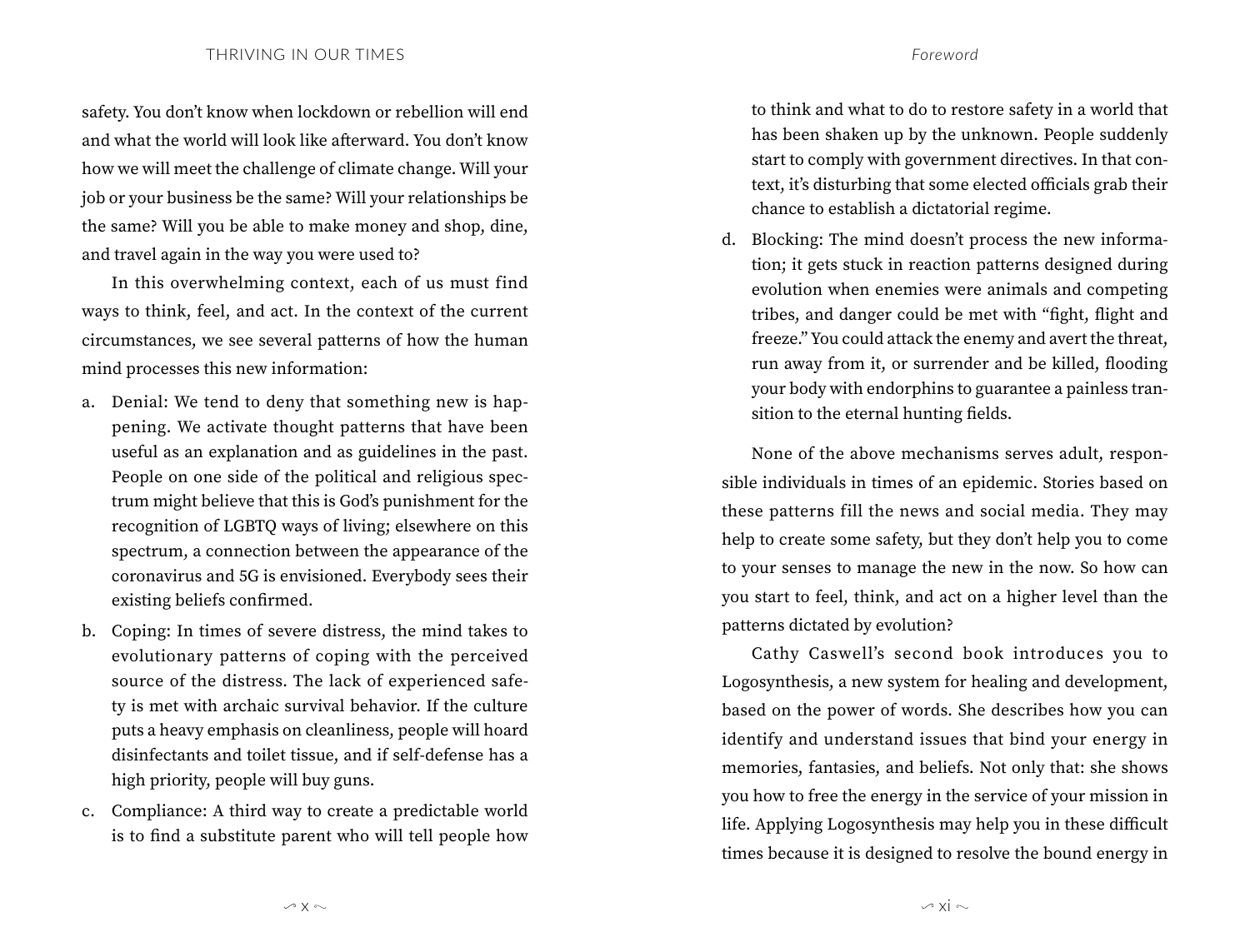### $C$ ONTENTS

#### **Chapter 1: Our world can change in an instant . . [1](#page-6-0)**

*Understanding our reactions [3](#page-7-0) Feeling our discomfort [10](#page--1-0) Understanding our pain [13](#page--1-1) Moving forward [16](#page-10-0) How Logosynthesis can help [19](#page-11-0) Why Logosynthesis? [31](#page--1-2) About this book [45](#page--1-3)*

#### **Chapter 2: Navigating the change . . . . . . . . . . . . . [51](#page--1-4)**

*A perspective on change [53](#page--1-5) A focus on interaction [56](#page--1-6) Individuals and change [59](#page--1-7) Groups and change [62](#page--1-8) Clearing a path forward [68](#page--1-9)*

#### **Chapter 3: Introducing Logosynthesis . . . . . . . . . [79](#page--1-4)**

*How Logosynthesis works [81](#page--1-10) Learning to use the Basic Procedure [91](#page--1-11) The Empty Chair exercise [99](#page--1-12) Learning what professionals are saying [101](#page--1-13)*

#### **Chapter 4: Logosynthesis in action . . . . . . . . . . . [107](#page-13-0)**

*Sharing our stories [109](#page-14-0) Case Study 1: Overcoming fear [112](#page-16-0)*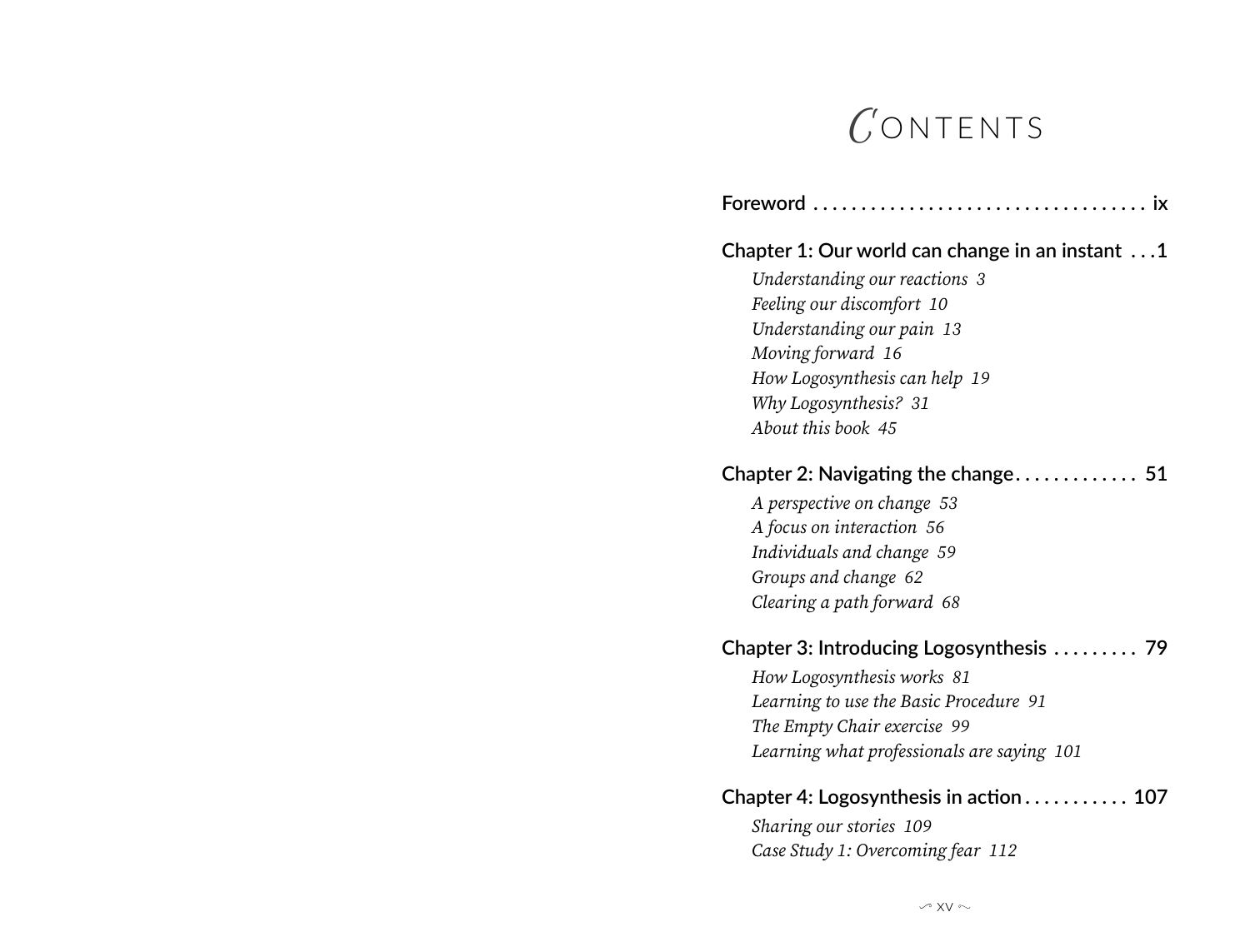*Case Study 2: Creating willingness [118](#page--1-14) Case Study 3: Resolving tension [124](#page--1-15) Case Study 4: Setting boundaries [127](#page--1-16) Case Study 5: Focusing attention [132](#page--1-17) Case Study 6: Resolving a panic attack [138](#page--1-18) Case Study 7: Breathing through grief [143](#page--1-19) Case Study 8: Calming distress related to trauma [146](#page--1-20) Case Study 9: Eliminating a teacher's frustration [150](#page--1-21) Case Study 10: Building a student's confidence [154](#page--1-22) Case Study 11: Self-coaching during times of transition [158](#page--1-23) Case Study 12: Letting go of the need to fight so hard [162](#page--1-23)*

#### **Chapter 5: Integrating Logosynthesis into**

#### **everyday living . . . . . . . . . . . . . . . . . . . . . . . . . . . . [167](#page--1-4)** *Thriving in my everyday life [169](#page--1-24) Supporting you to thrive in everyday life [175](#page--1-25) Clearing your path for action [198](#page--1-26) An illustrated guide [211](#page--1-27) Having impact in our groups [220](#page--1-28)*

#### **Conclusion . . . . . . . . . . . . . . . . . . . . . . . . . . . . . . . . [229](#page--1-29) Appendix . . . . . . . . . . . . . . . . . . . . . . . . . . . . . . . . . [237](#page--1-30)** *Glossary of terms in Logosynthesis® [239](#page--1-31) Books on Logosynthesis® [245](#page--1-32)*

*Additional Resources on Logosynthesis® [246](#page--1-33)*

#### **About the Author . . . . . . . . . . . . . . . . . . . . . . . . . . [249](#page-18-0)**

## THRIVING IN OUR TIMES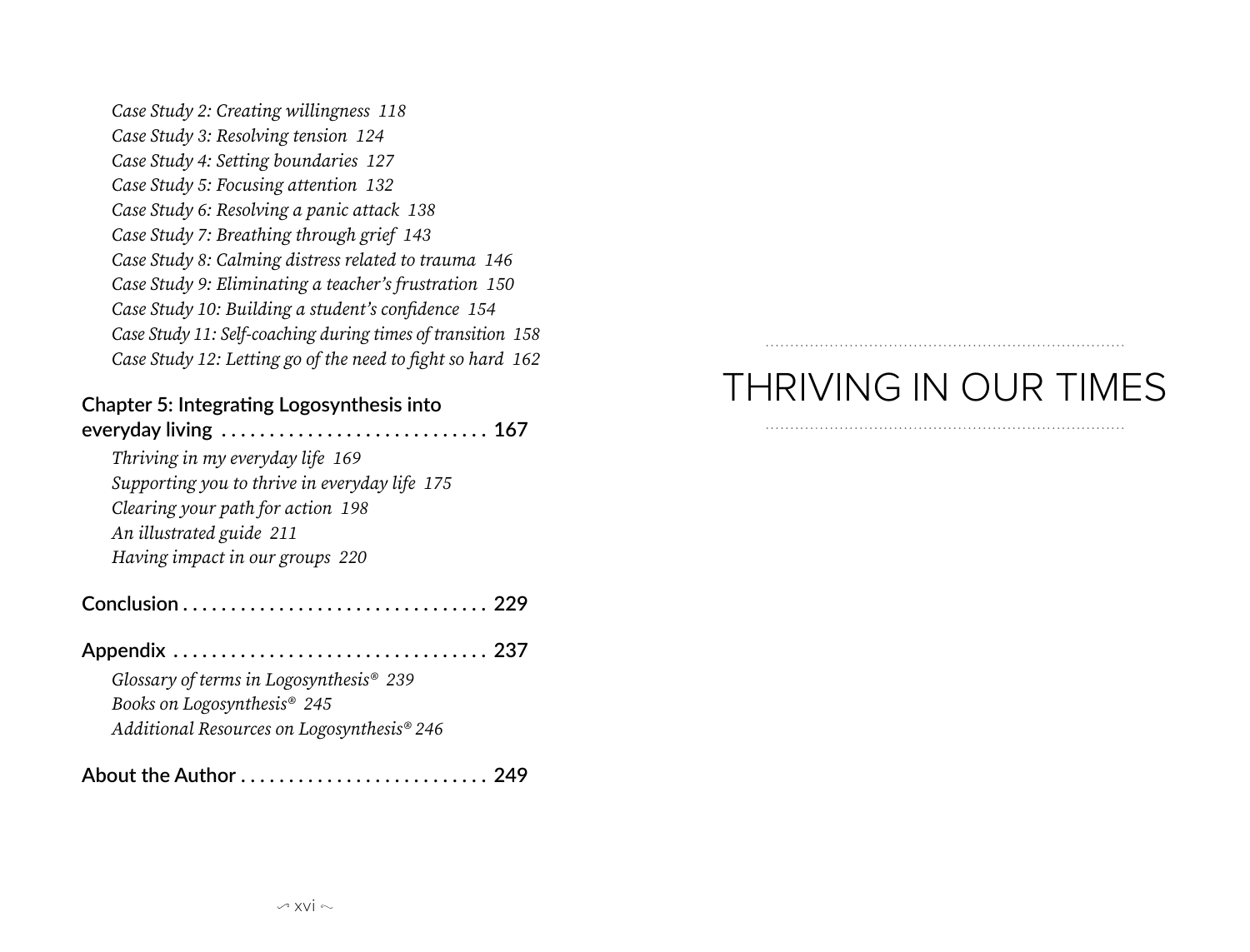## <span id="page-6-0"></span>CHAPTER 1 *Our world can change in an instant*

*We feel the intensity of it all, even when it is hard to name what we are experiencing. The discomfort that gets triggered by our situation is a key reason that we benefit from learning how to resolve what bothers us to thrive in our times.*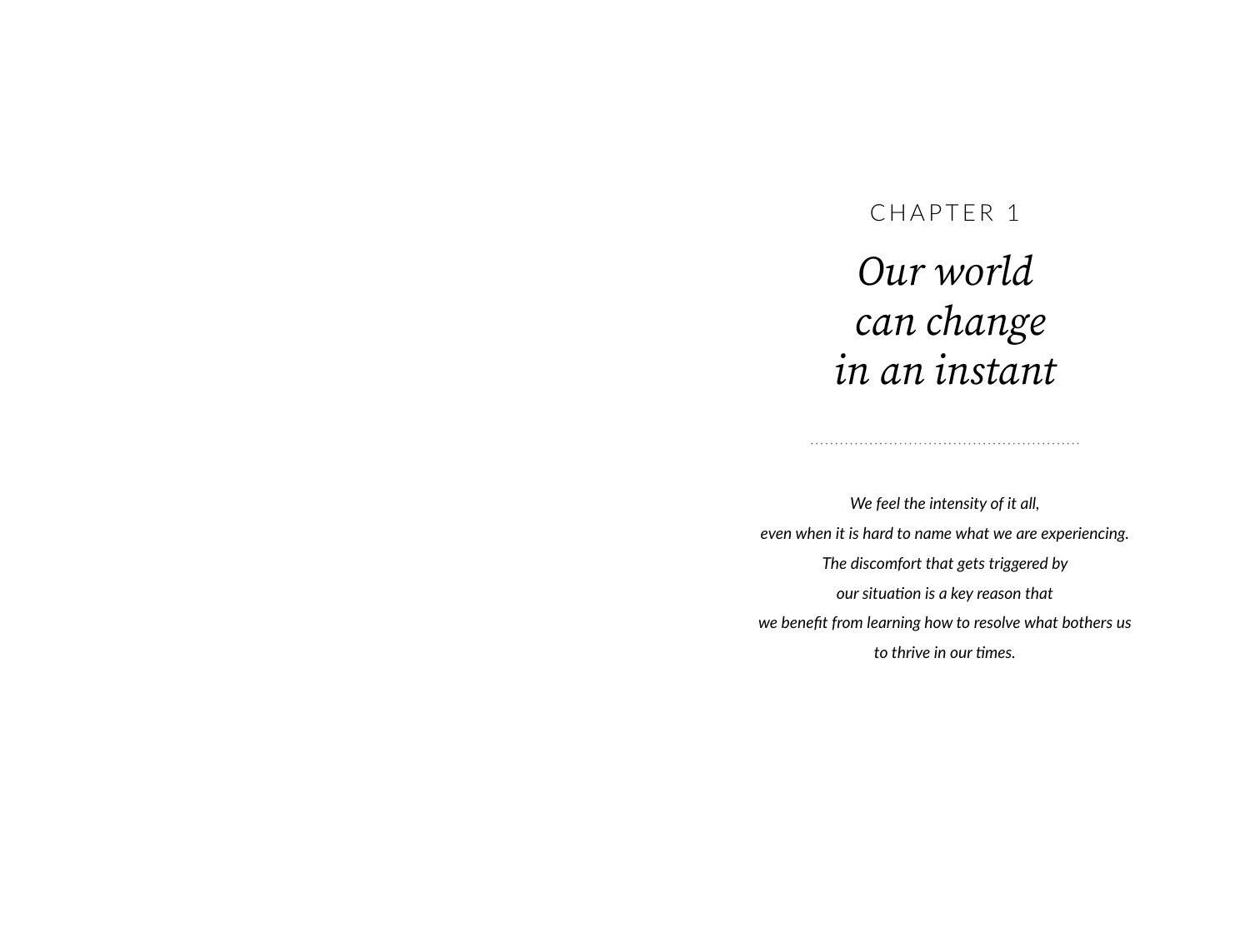#### <span id="page-7-0"></span>*Understanding our reactions*

want to enjoy our lives but we are often not<br>aware of how our patterns of reacting get in the<br>way of taking meaningful action. Our reactions are aware of how our patterns of reacting get in the way of taking meaningful action. Our reactions are how we act and feel in response to something that happens. We have an opportunity to learn to use this information to resolve what causes our distress and keeps us stuck in habitual patterns of behavior. This is especially helpful during times of change and uncertainty. As we learn to resolve what bothers us, we can more fully enjoy healthy living and we can embrace extraordinary living. The following definitions highlight two key terms I use throughout this book:

#### **Healthy:**

*enjoying good health; showing physical, mental, and emotional well-being*

#### **Extraordinary:**

*going beyond what is usual, regular, or customary; employed for or sent on a special service or mission*

> — Merriam-Webster Dictionary —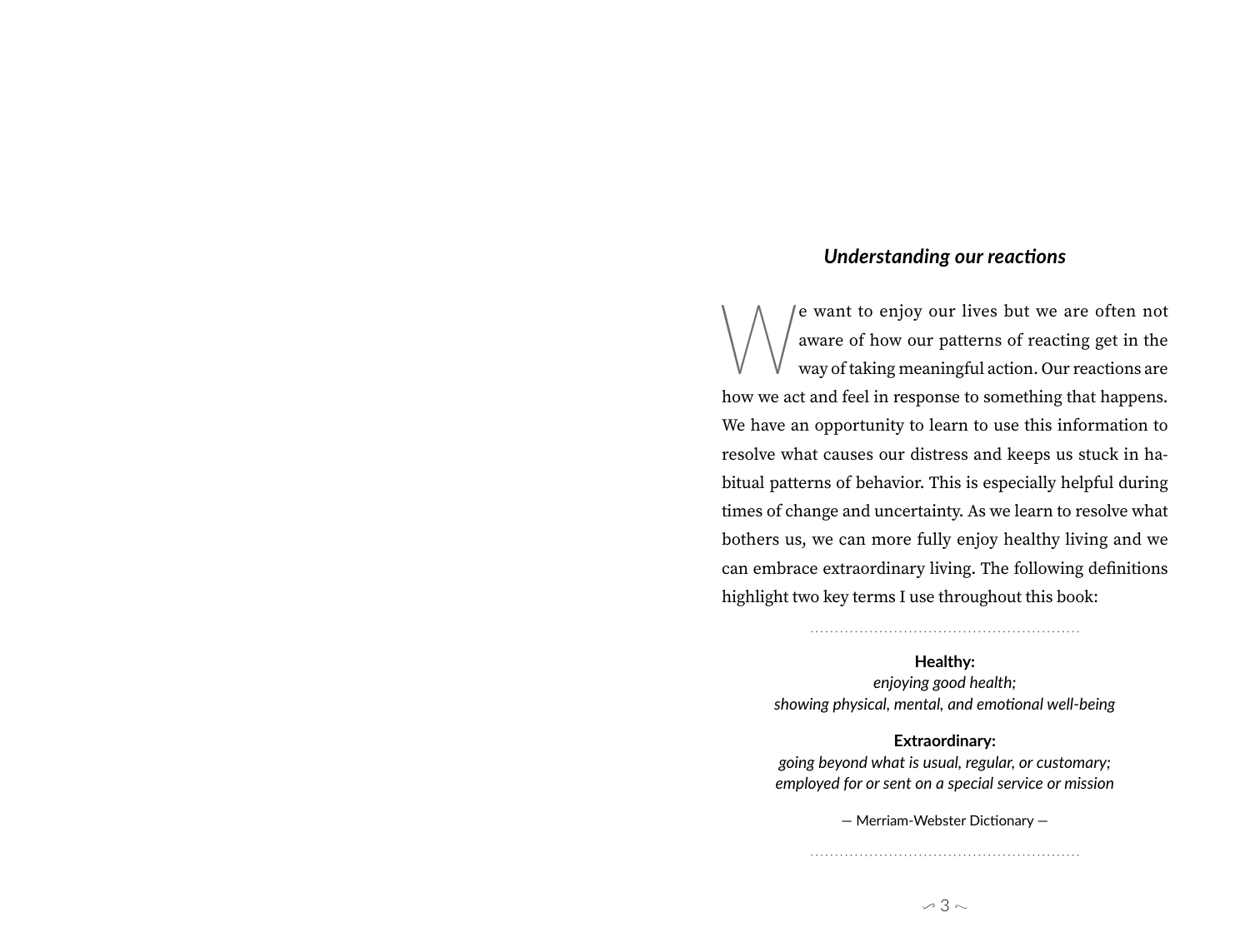We enjoy healthy living when we feel well: physically, mentally, and emotionally. We enjoy extraordinary living when we are able to move beyond our normal routines to feel connected to our unique mission in life. In this book, I will share how I learned to use Logosynthesis, developed by Dr. Willem Lammers, to feel an increased sense of clarity to take meaningful action in my everyday life, during times of change and uncertainty. I was able to recognize that as I felt calmer in my responses, those around me benefited.

Your experiences and responses are different from mine. I will show you how to use this one method so that you can learn to resolve what bothers you to feel better. You will learn to appreciate the power of changing your reactions to help you to thrive in our times and to create a supportive environment for others.

We all experience times when our comfortable routines are disrupted and our beliefs are challenged. We are called to move beyond our routine patterns of thinking and acting. We are faced with conditions that are new and unfamiliar and we have no opportunity to gradually adjust. How we respond to these unusual circumstances impacts our wellbeing and the wellbeing of those around us. We can easily get stuck in distressing patterns of thought and emotions that are anchored in our beliefs and past experiences.

In this book, I provide a perspective on how we, as humans, respond when our lives suddenly change. I describe how these automatic responses can further add to

our distress. I then introduce Logosynthesis and show how to use this model to change patterns of reactions. I also present a series of cases studies, written by an international group of coaches, counselors, and therapists trained in Logosynthesis. The case studies demonstrate how this one fast and easy method can be used for healing and personal development. I outline five pillars to support healthy living and offer a guide to help embrace extraordinary living. You will begin to experience more ease in your life by resolving what bothers you before you take action. A glossary of terms and further information about Logosynthesis is available in the Appendix.

To start, let's consider where we have been. In early 2020, we experienced the start of a global pandemic. Similar pandemics have happened before. We were warned that it could happen again and we had an idea of the crisis that would occur. Yet even as the stories about the virus began to surface, we occupied ourselves with the demands and desires of our everyday lives. We had no comprehension of the speed and intensity of change that was ahead of us. We were busy living our ordinary lives in our ordinary ways.

In a very short period of time, our lives shifted dramatically. As the virus spread around the globe, our normal routines were disrupted amid fear and uncertainty. We were told to stay at home and avoid social interactions. Businesses shut their doors. Stock markets plummeted. Healthcare and other essential workers no longer felt safe

 $4 \sim 5$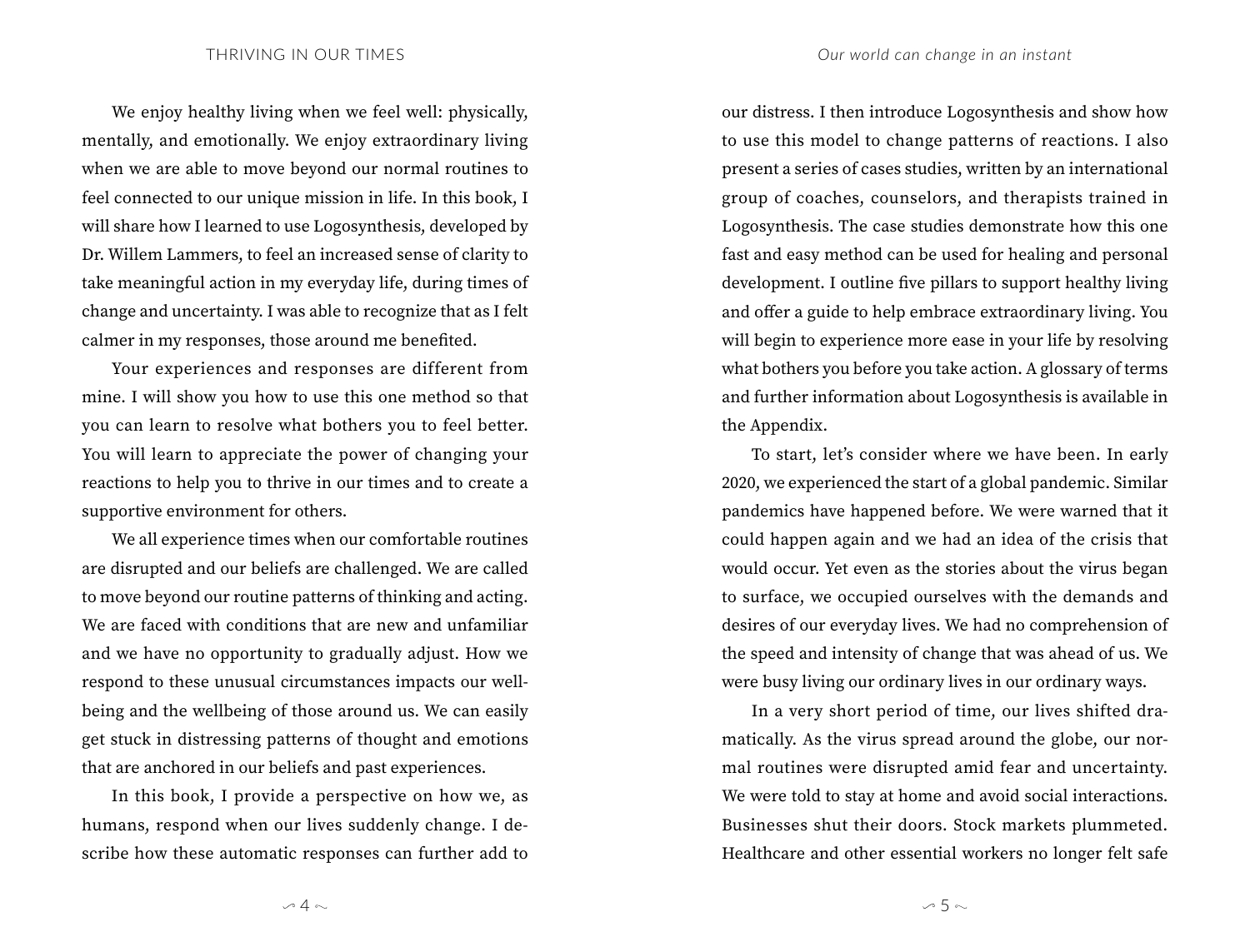in their jobs. Our minds could not process how everything could happen so fast.

We became obsessed with the media as we watched the number of Covid-19 cases rise. Millions of people contracted the virus. Millions of people lost their jobs. Governments scrambled to provide billions and trillions of dollars in aid. As the weeks turned into months, we noticed more unrest. People were having difficulty reopening their businesses. People grew tired of staying at home. People didn't feel safe going back out in public. We were witness to more distressing events, including racial injustices and police brutality. Protests and riots called for action to end long-standing inequity.

 This period is one example of intense change and uncertainty on a global scale. Other extraordinary events include global recessions, climate change, and technological advances. We also experience exceptional events on a smaller scale. Our workplaces may downsize. Our community may experience catastrophic weather, such as a hurricane. We also experience times of intense change and uncertainty on an individual basis. This can include an accident, the death of a loved one, getting married, and having children. During these times, we move beyond our comfort zone. Our normal routines and habitual patterns are challenged.

When times are normal, we tend to go about our daily routines without thinking. We do what is expected of us by our families, our friends, and society at large. We are

often unaware that we are operating based on patterns of frozen reactions, which are triggered by frozen perceptions. Triggers, frozen reactions and frozen perceptions are defined in Logosynthesis terms and available in the Glossary (see Appendix). The terms are also illustrated as follows:



When we operate according to our programmed responses, it can be difficult to get in touch with what inspires us, what moves us to create change. We may sense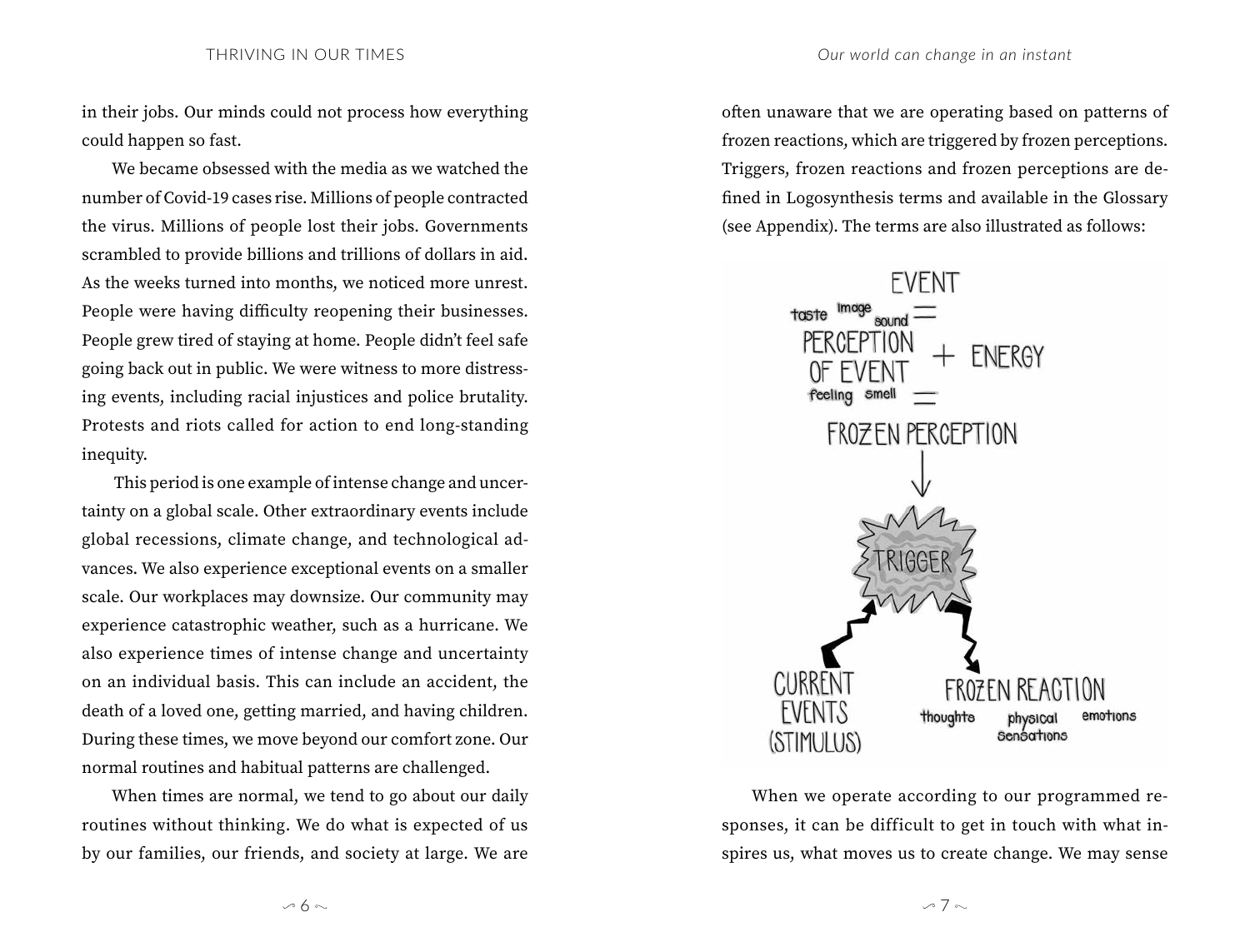frustrated working from home if you are surrounded by a busy family during the pandemic.

As we look to thrive in our times, it is important to appreciate that we each respond differently. While I experience enjoyment, you may feel discomfort or pain in the exact same setting, or vice versa. We each move forward influenced by our past experiences.

#### <span id="page-10-0"></span>*Moving forward*

As we move through periods of change and uncertainty, we want to get back to normal. Yet our experience of everyday life may feel very different. We can't go back to what we had. For some, the changes may be subtle. For others, the difference feels heavy. We go forward with memories that now influence how we feel in our everyday life. At times we are not even aware of how our past experience impacts us. Some examples of what we might experience are:

- $\infty$  I shouldn't feel so exhausted but I do.
- $\sqrt{m}$  I can't focus or concentrate on my work.
- $\sqrt{q}$  People around me are driving me crazy!
- $\sqrt{m}$  I am terrified that I am going to lose everything that I own.
- $\infty$  I can't breathe when I think about what lies ahead.
- $\sqrt{m}$  I panic trying to figure out how I am going to get this company back on track.
- $\sqrt{m}$  I am extremely worried about how my children are coping.
- $\sqrt{m}$  I am going to live for today because I could have died!

We desire that, as time passes, we will feel better. Time alone does not heal the past, especially under distressing circumstances. The frozen perceptions that trigger our distress are energetic. Our rational mind cannot process the pain and suffering. We learn to cope, to change our situation or to simply do nothing. We move forward, each with our own memories that we carry with us.

For example, Tracey experienced challenges adjusting to working from home after having worked for a long time in an office setting. She didn't have a dedicated space and she had young children at home. She had trouble walking away from the computer at the end of the day. She felt frustrated when she had to help her children with school work during the day. She felt guilty that work was disrupted so she worked harder and longer hours. She was worried about her children. She was also easily frustrated when they needed attention. And she felt out of sorts because she was missing the connection with coworkers who could relate to her situation. She was adapting to new routines but she could feel sharp pains in her temples. She was easily frustrated and she kept thinking: "I want my old life back!" Tracey's partner and her children also wanted her to have her old life back.

Tracey's reactions to the situation provided information that could be used to help her feel better. When we learn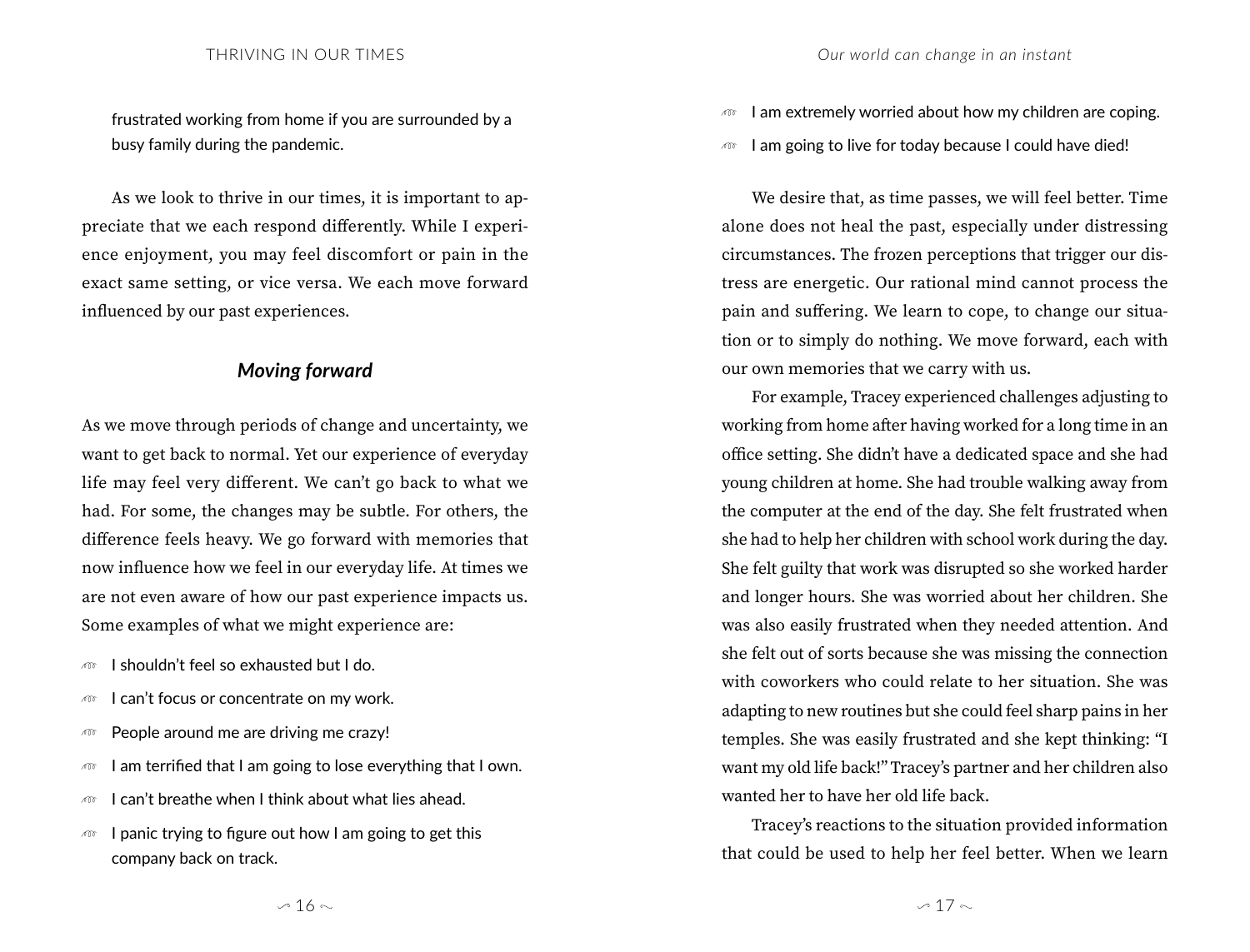to recognize our frozen reactions by noticing our thoughts, emotions, and body sensations, we can learn to identify the frozen perceptions that trigger these responses. These painful memories, limiting beliefs and fantasies for the future are the triggers that can be changed using the power of three specific sentences used in Logosynthesis. The following illustration outlines the work:



#### <span id="page-11-0"></span>*How Logosynthesis can help*

Our definitions of health encompass body, mind, and spirit. Humans have a long history of trying to understand how mind and body are connected to spirit. We have created many narratives to help us with our understanding and these narratives have formed our beliefs and rituals. During childhood, we learn many life lessons through experience and teaching. These lessons are stored as frozen perceptions which continue to influence us into adulthood. These frozen perceptions are responsible for our patterns of reacting but they do not always trigger distress. When the narratives and the beliefs are not able to evolve with our times and as we learn and grow, this frozen energy leads to blocks and suffering.

Our families, institutions, and societies are held together in an energy field. This energetic structure holds our collective experiences and beliefs. This is our culture. As new experiences occur, new perceptions are formed which shift the culture over time yet the old patterns continue to influence individuals in groups. This energy shapes the norms of our families, our workplaces, our communities, and our societies. We adopt the beliefs and norms of society, often without being aware of the programming.

Life can feel great when we are comfortable in our surroundings. We might enjoy a good job, a beautiful family, and a lovely home. We adopt the norms of our community.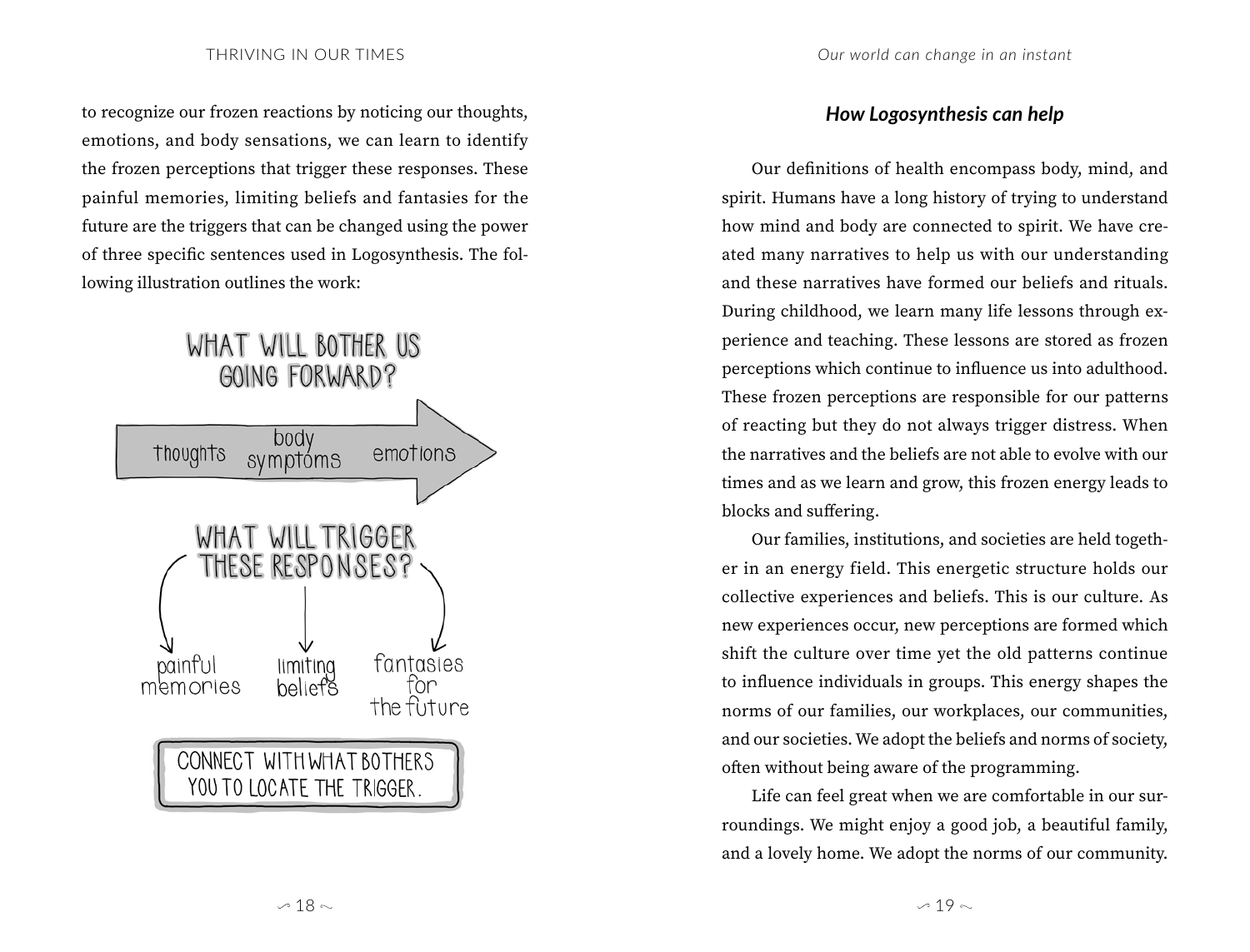In Western society, we are conditioned to recognize that if we get an education and work hard, we will be rewarded. We are able to buy more of what makes us feel good. We share with others who are less fortunate. Life is good.

When we do not fit the perceived norms, life may not feel so good. We may not be able to get a job. We may feel different from those around us. We may not feel that we are achieving what is expected. Distressing thoughts, emotions, and body sensations will provide feedback that our experience does not match the patterns of society. We can use Logosynthesis to identify and shift our reactions to relieve feelings of distress. The norms of society will no longer trigger us to feel bad. We can embrace that we are different and we are better able to simply enjoy what is meaningful in our lives.

We may also find ourselves in a position where we are well respected in society but our world changes instantly. A pandemic can suddenly hit. Our routine patterns are disrupted and we feel discomfort or pain. We may be a celebrated chef yet we feel lost when no one can dine out. We may be a respected emergency room doctor who performs well under pressure yet we are overwhelmed by the number of people dying under our care. We may be recognized as a caring politician yet we struggle to make difficult decisions because we are not able to help everyone in need. While life may feel good when conditions are normal, an abrupt change in our circumstances can leave us feeling distressed.

Willem Lammers developed Logosynthesis as a guidedchange model to support healing and development. It offers a simple and powerful method to shift how we react to what bothers us. By recognizing the power of words to shift energy, we can restore the flow of energy to connect with what is meaningful in our lives.

The foundation for Logosynthesis is the understanding that we are Essence. We are life energy born with a life purpose. Essence is energy in flow and does not suffer. Life experiences result in frozen perceptions that we recognize as painful memories, limiting beliefs, and fantasies of how our life should be. These frozen perceptions trigger frozen reactions which result in distressing, reactive patterns. We experience suffering.

*Our true Self does not suffer. We suffer because the awareness of our Essence is lost.* 

This excerpt from *Self Coaching with Logosynthesis®* (Lammers, 2015) offers a wonderful starting point to begin to feel better. Using Logosynthesis, we can learn how to restore the flow of our Essence, our life energy. During times of change and uncertainty, our reactions provide signals that something may be stuck. We can use this information to identify the energetic block and use the three Logosynthesis sentences to move beyond our frozen reactions.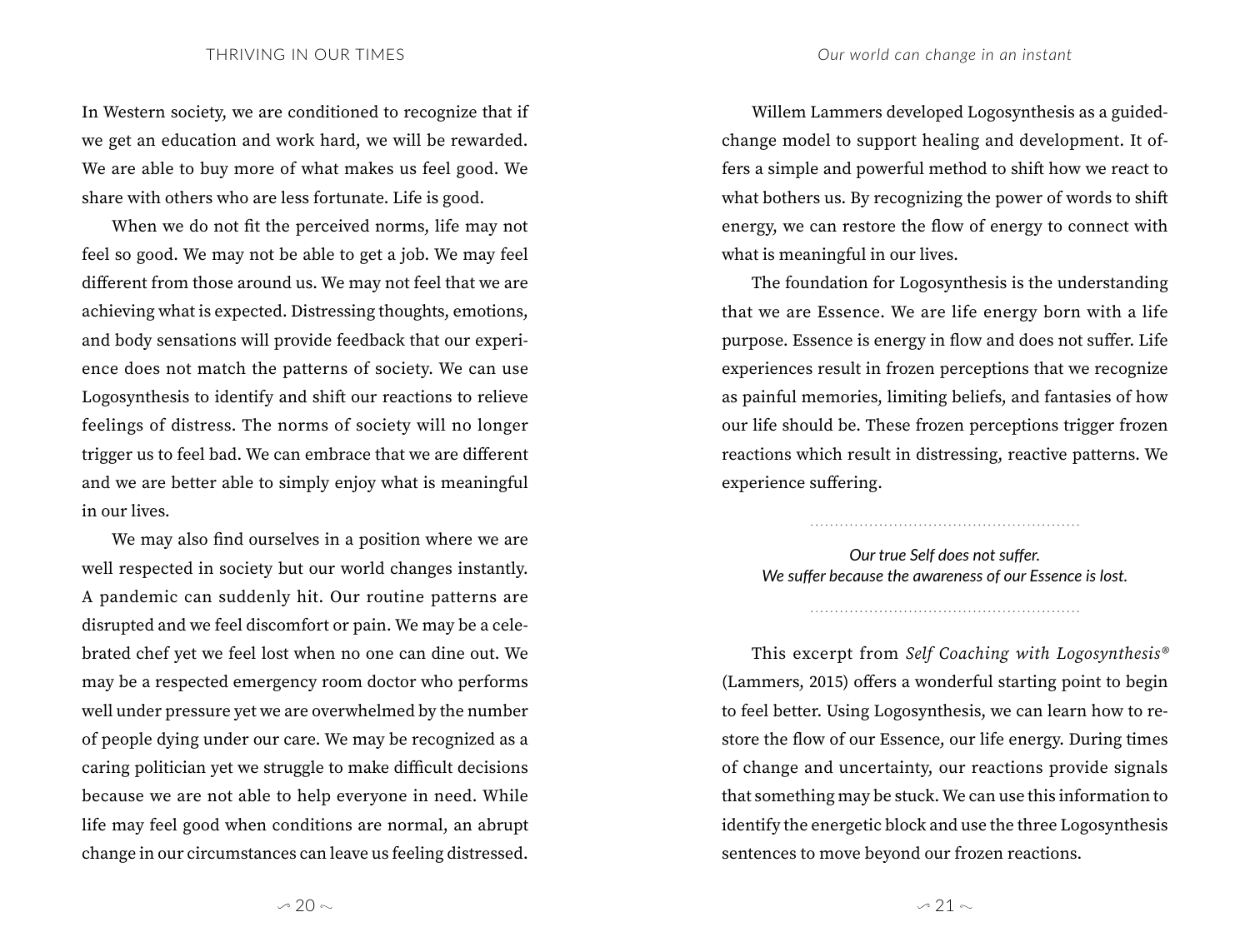### <span id="page-13-0"></span>CHAPTER 4

### *Logosynthesis in action*

*Logosynthesis offers one simple and powerful method to provide relief for issues which may appear to be unrelated. This is the power of Essence.*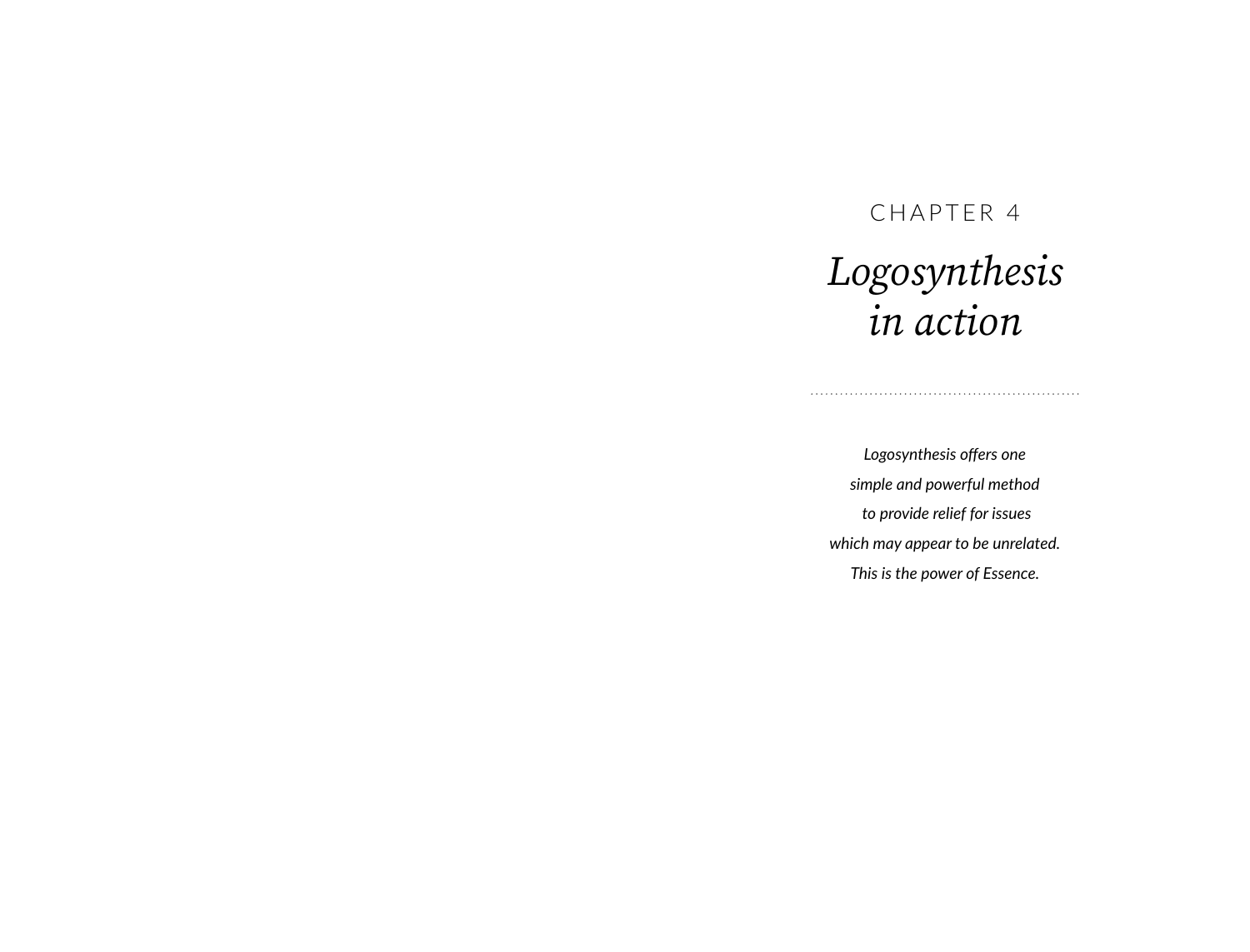#### <span id="page-14-0"></span>*Sharing our stories*

If this section, I present a series of case studies that<br>have been written by an international group of profes-<br>sional coaches, counselors, and therapists trained in n this section, I present a series of case studies that have been written by an international group of profes-Logosynthesis. They have offered an example of their work to demonstrate how they use Logosynthesis to support their clients. The names in the case studies have been changed. The topics illustrate how one method can offer relief and support in a variety of situations, which may appear to be unrelated. Some stories relate to the distress created directly from an exceptional global event: the Covid-19 pandemic. Other stories relate to challenges and exceptional events in an individual's life. The common theme in the case studies is that an individual was seeking professional support for relief from an issue that bothered them. In all cases, Logosynthesis was used and the individual reported feeling better after the session.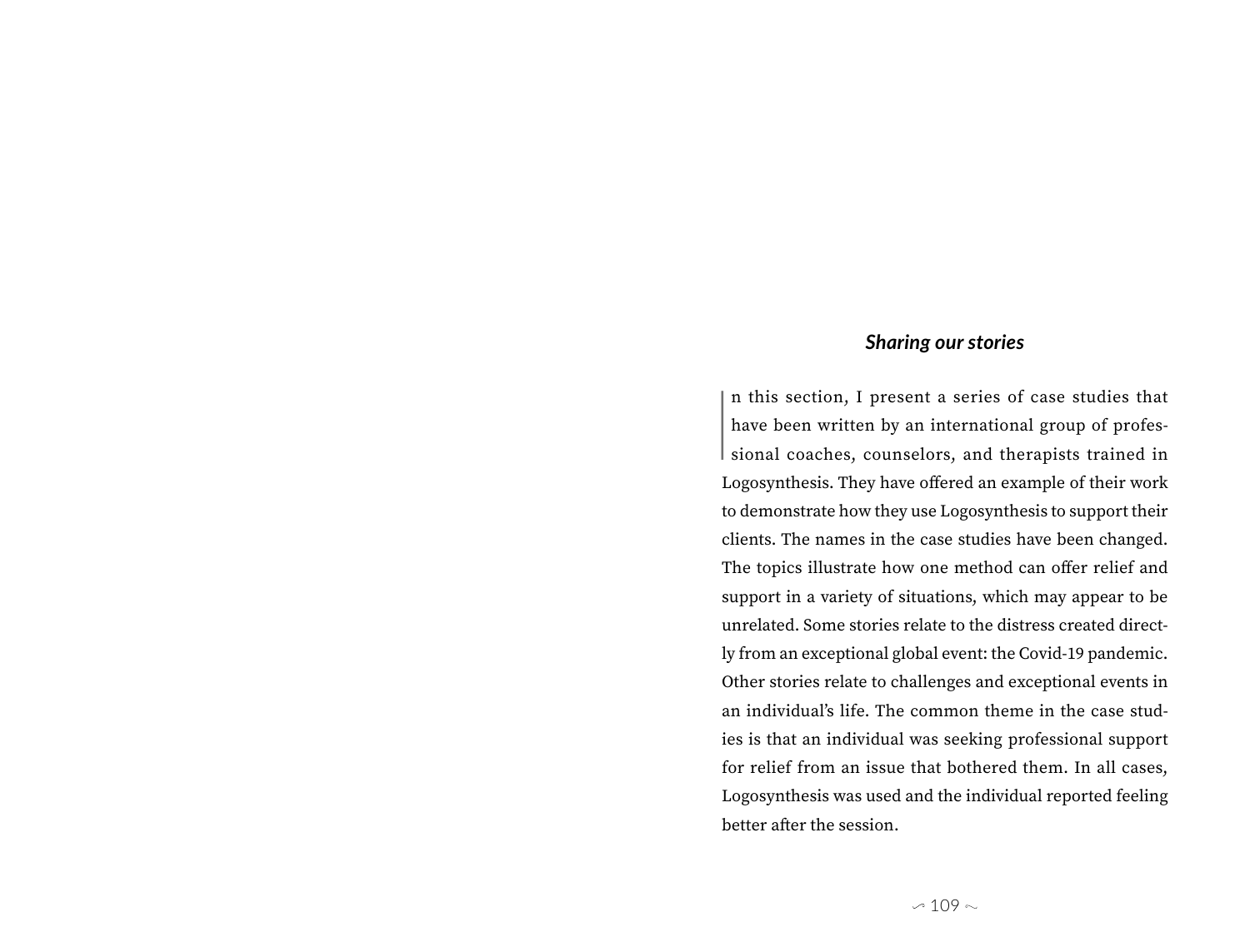### LOGOSYNTHESIS IN ACTION

**BURNOUT** panic attacks DISTPESS grief FFAR Frustration **CONFIDENCE**  $cal + focused$ 

The case studies illustrate that the client does not need to understand the theory behind Logosynthesis in order to experience the results. Willem has developed the specific sentences, recognizing the power of Essence and of words, to do the work from a higher level of consciousness. You will notice that when the client identifies the trigger, simply saying the Logosynthesis sentences with working pauses will shift the energy to relieve the distress. The client feels better after saying the sentences.

The case studies vary in length because, in some cases, the presenting issue is resolved after one cycle of Logosynthesis. In other cases, the processing that occurs may activate another issue. The method is simply repeated until the guide and client feel comfortable wrapping up the session. The skill and training of the guide will offer support for the client. Processing can continue after the session, so the guide plays an important role in supporting the client for deeper issues. Practitioners in Logosynthesis® vary in the range of issues they will address with clients within the parameters of their professional training as coaches, counselors, and therapists.

The case studies provided below highlight that, although we may not be able to change our situation, we can change how we react to our situation. We can resolve what bothers us to feel better and to gain clarity to move forward. We can learn to enjoy the flow of extraordinary living.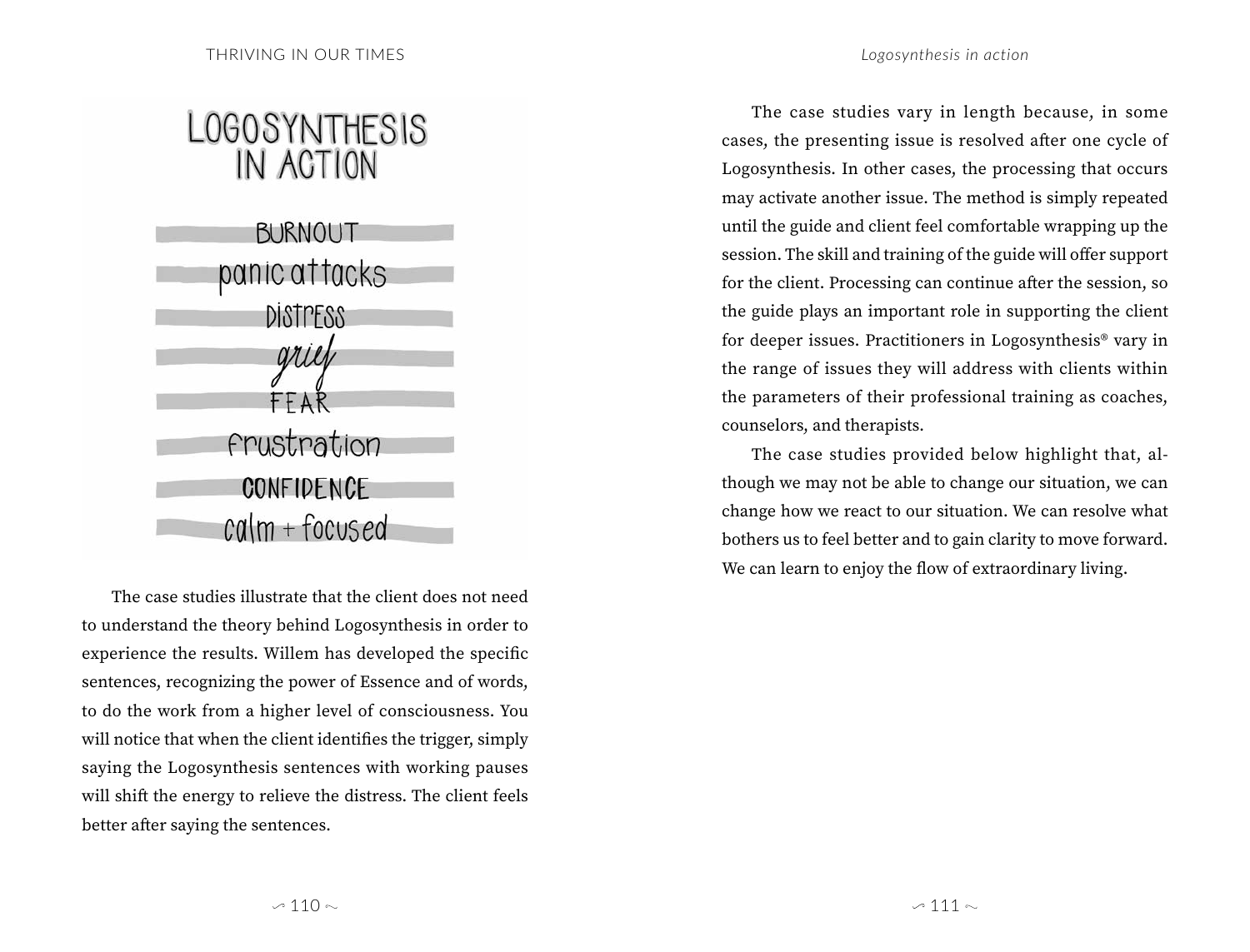#### <span id="page-16-0"></span>*Case Study 1: Overcoming fear*

*At times, our responses in everyday situations can feel intense. The actions of others may not meet our expectations and we suffer. Logosynthesis offers a fast and easy guided approach to resolve the triggers so we can feel calm and confident to make the most of the situation.*

**Case Study provided and written by:** Alan Rojas-Yacolca **Certification:** Logosynthesis® Trainee **Role:** Energy Healer, Developmental Educator & Coach **Website:** www.alanry.com **Location:** Lima, Peru

Dina is a psychologist and humanistic psychotherapy trainee in her mid-40s. Recently, she attended a complimentary online webinar I hosted on relieving stress using Logosynthesis. We both reside in Lima, Peru. During the beginning minutes of our online coaching session, it became quite clear for both of us that she was feeling moved by what has been happening over recent weeks: the global health crisis caused by the Covid-19 pandemic; the behaviors she perceives in others, both on social media and in the community where she lives; the possibility of contagion; and the fear of what may happen in the future. For me, these issues appear to be a recurrent pattern lately on social media and in my conversations as a coach.

I asked Dina what she seeks in our coaching session.

She described a situation where she had to visit a bank to cash an emergency aid check issued by the government. While waiting in line, she heard someone coughing right behind her. When she turned around, she discovered this person was not wearing his mask appropriately. Dina was startled. The person then clarified that his cough was due to a seasonal allergy. She explained to me: "All the same, the risk is always there. I was tired of seeing people not observing precautions. They should observe social distance and safety measures!"

I asked her to rate her distress from 0 to 10, with 10 being the most distressing. She offered a SUDS rating of 8 or 9.

Together we mapped what was happening to cause her suffering. She noticed the memory of standing in line at the bank and listening to the person cough and seeing him not wearing a mask appropriately. She then noticed videos on Facebook where others were not observing social distance as they should. She felt angry. She received messages on her WhatsApp family group with daily news on how many people are infected and videos of accumulated corpses in black plastic bags at a local hospital.

During the session, Dina told me: "The system is about to collapse, that's scary. At times I still catch myself spacing out, blanking, or I'm too distracted to concentrate on writing reports for my job." This whole thing is wearing me out. It's as if this was all over me, I feel suffocated. I've come to this session to find relief and to stop feeling so insecure."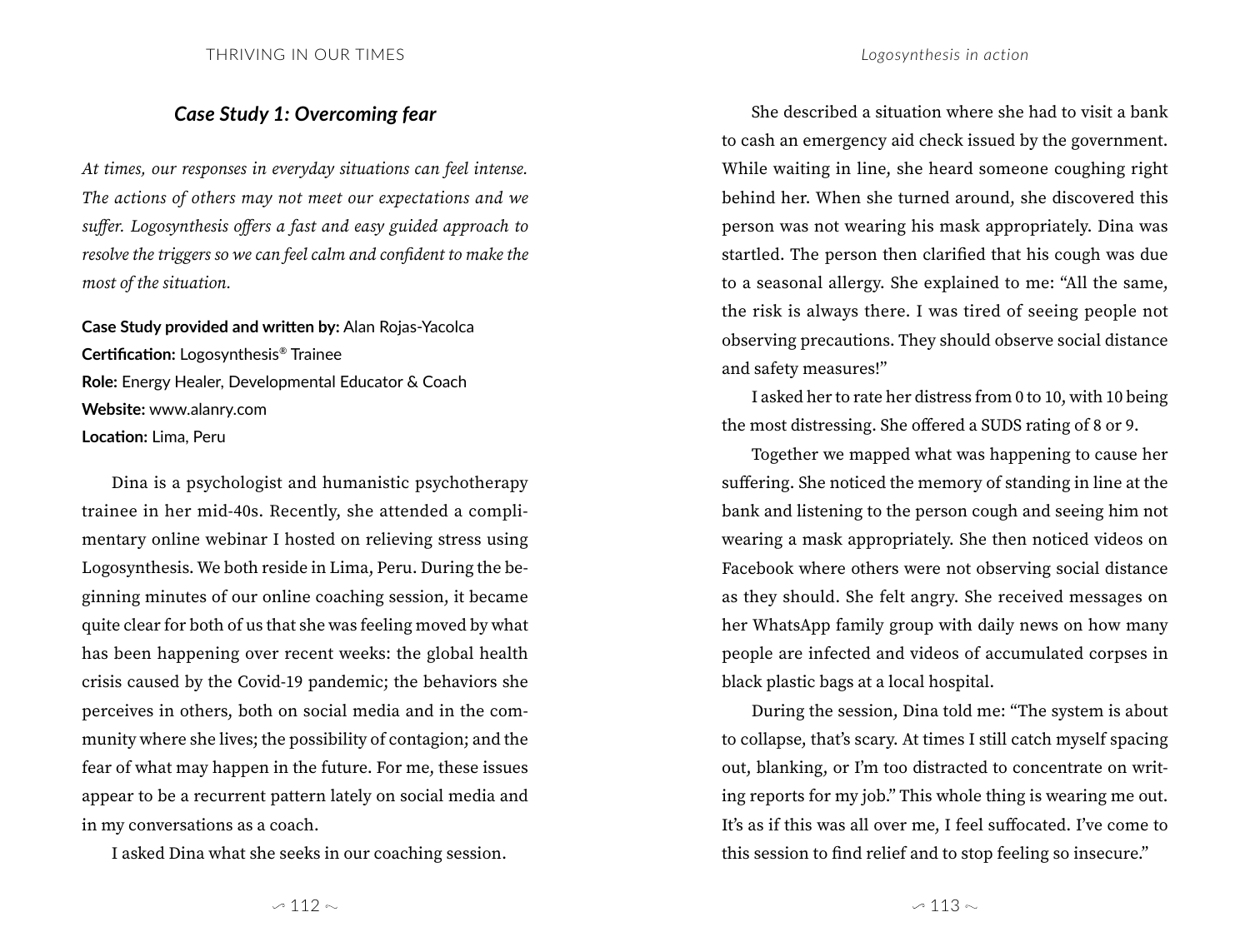Dina has no siblings. Both of her parents are elderly and depend on her. As she told me: "It's essential for me to take good care of myself now to protect them from contagion. Likewise, as I now work from home, I need to do things right. I need to be focused now. I must concentrate or I could lose my job. I cannot afford that."

Dina's energy was stuck in several stress-provoking situations all at one time. It was understandable that she could not focus. To help her focus and find relief, we started by sensing where the most tension was accumulated. She replied: "In anger. I'm angry all the time about others, especially those who do not obey rules. It's because of them that others like me could get infected. They are so selfish!"

She felt this anger in her clenched jaw and stiff hands. She also noticed a lump in her throat. She provided a SUDS rating of 8.

I asked her to notice what perceptions arise. Several scenes came to her mind: the scene at the bank; the social media videos portraying people not respecting quarantine rule; the dead people. While reviewing those scenes she realized that the theme is consistent. She has an expectation that "others should always obey quarantine rules…or else."

We labeled this expectation as the trigger. She closed her eyes and followed my lead in a cycle of Logosynthesis:

*I* **retrieve all my energy bound up in this "expectation that** *others should always obey quarantine rules...or else" and take it to the right place in my Self.*

- $\sqrt{m}$  Working pause.
- $\sqrt{m}$  I remove all non-me energy related to this "expectation that *others should always obey quarantine rules...or else" from all of my cells, all of my body and my personal space, and send it to where it truly belongs.*
- $\sqrt{m}$  Working pause.
- $\sqrt{m}$  I retrieve all of my energy bound up in all of my reactions to *this "expectation that others should always obey quarantine rules...or else" and take it to the right place in my Self.*
- *FOR* Working pause.

She took her time and let the phrases do the work. After a few minutes, she sighed. The processing was over. Dina appeared to be a bit more relaxed. She now offered a SUDS rating of 6 out of 10. I asked what kept her stress at a 6. The look on her face changed. She claimed to be scared now. "What if I get infected?" She looked down in silence.

I asked: "What's going on now that you're looking down?"

She paused and replied: "My parents. I... I don't want to lose them." She admitted that losing them had been her worst nightmare for a long time. The pandemic seemed to make it even more possible than before. Tears rolled down her face. "I'm scared of getting infected and infecting them."

Her SUDS rating was now 8.

She explained she has been scared of them dying since she was eight years old. At the time, both her parents were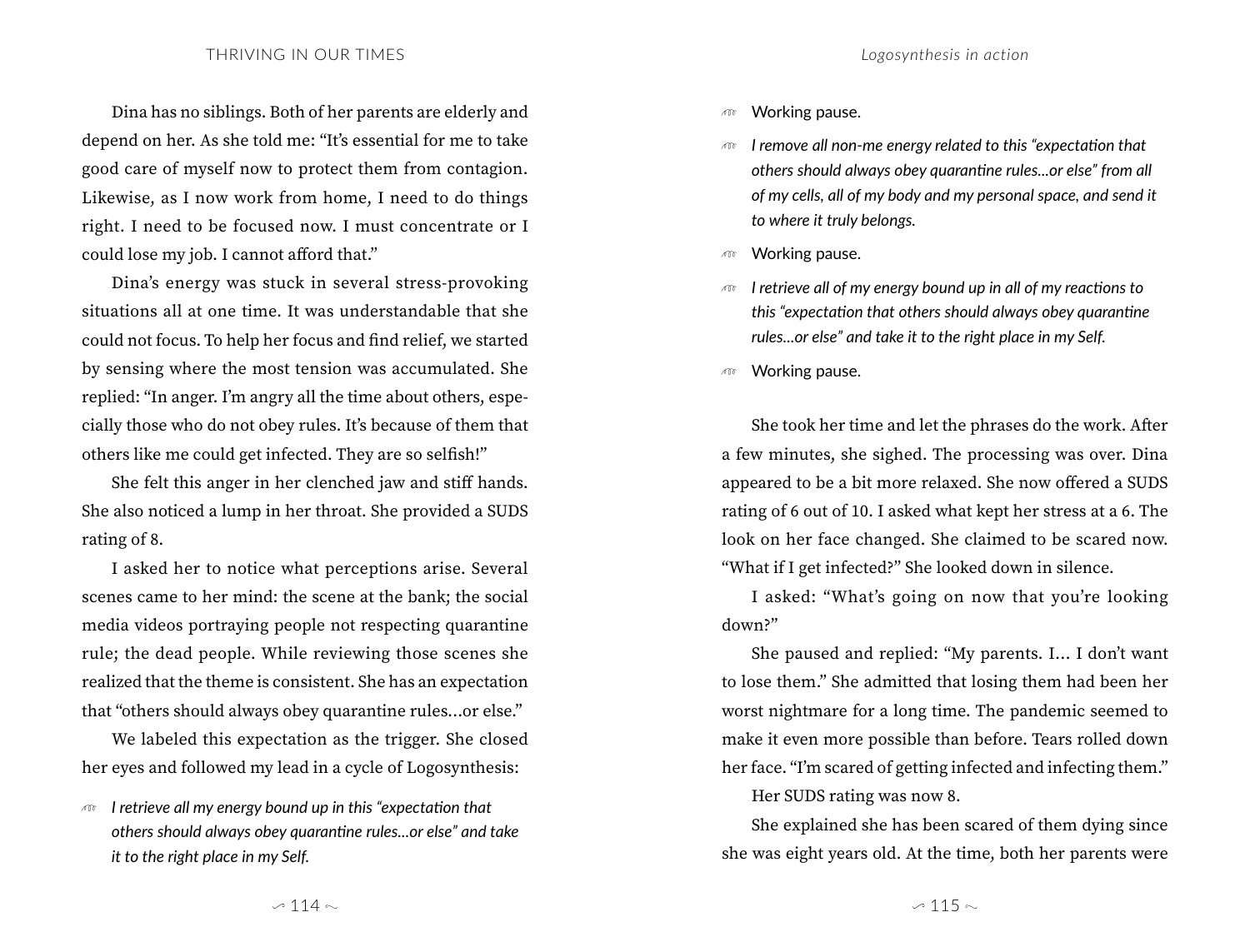### <span id="page-18-0"></span>**ABOUT THE AUTHOR**

**Cathy Caswell** is the president of The Healthy Living Plan Inc. and the author of *Logosynthesis: Enjoying Life More Fully*. She recognizes the inspiring power of creating with those around us. Her interest in Logosynthesis as a model for healing and development is driven by a passion to support individuals to thrive in their families, workplaces, and communities.

This book is based on the author's personal experience using Logosynthesis in her everyday life, including times of change and uncertainty: *'As I reflect on my life choices, I can now observe that my patterns of behavior are based on my beliefs, attitudes, and experiences. These patterns have served me well. Work hard. Help others. Stick with it. Yet I can also observe where these patterns have become rigid and overused. When I experience change and uncertainty and my energy is stuck in these patterns, it can be difficult to see other ways of doing things. My automatic responses can feel intense and distressing, for myself*